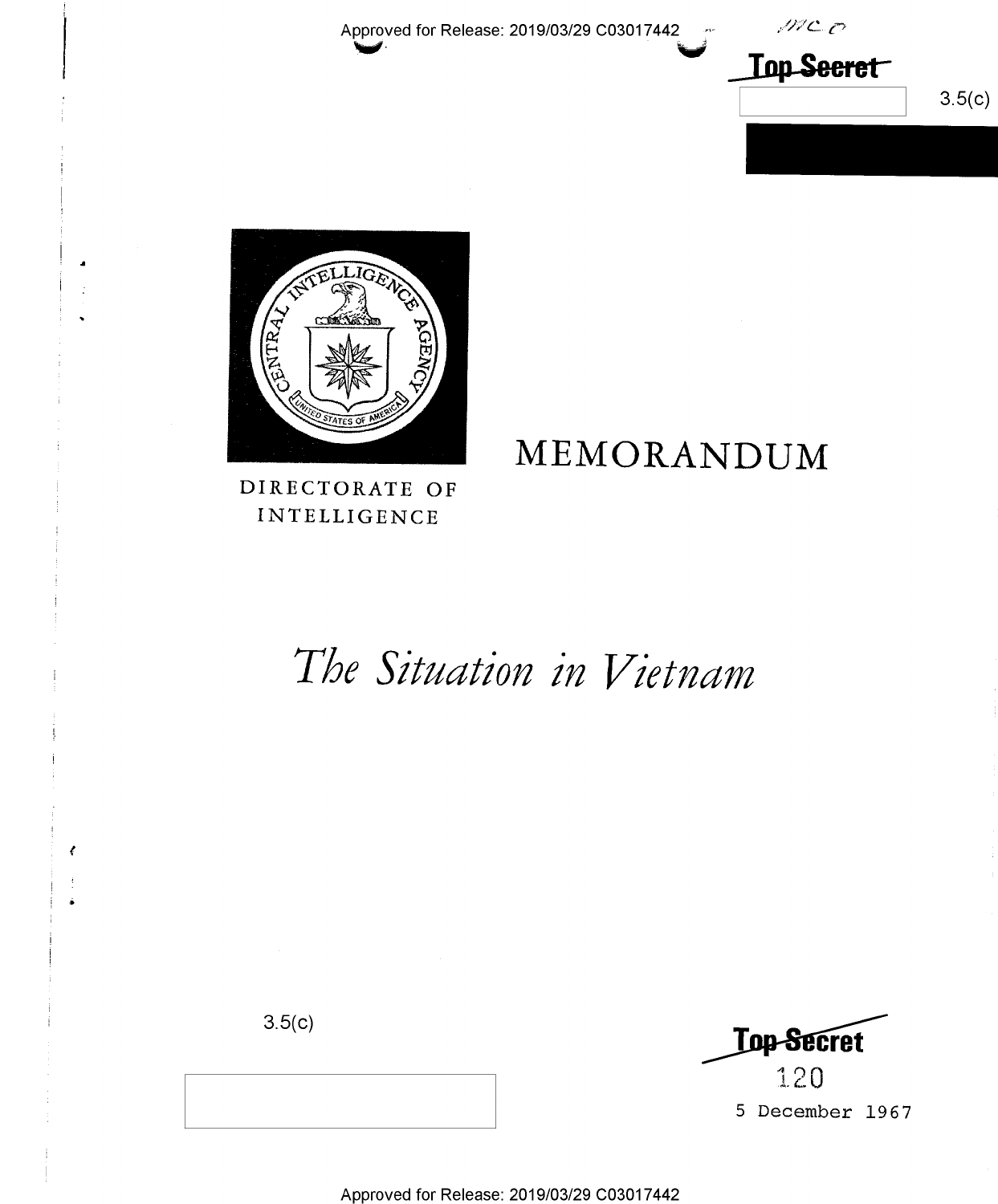

## WARNING

This document contains classified information affecting the national security of the United States within the meaning of the espionage laws, US Code Title 18, Sections 793, 794, and 798.

 $\{x_{i+1},\ldots,x_{i+1}\}$  for

§

 $\ddot{\phantom{0}}$ 

1-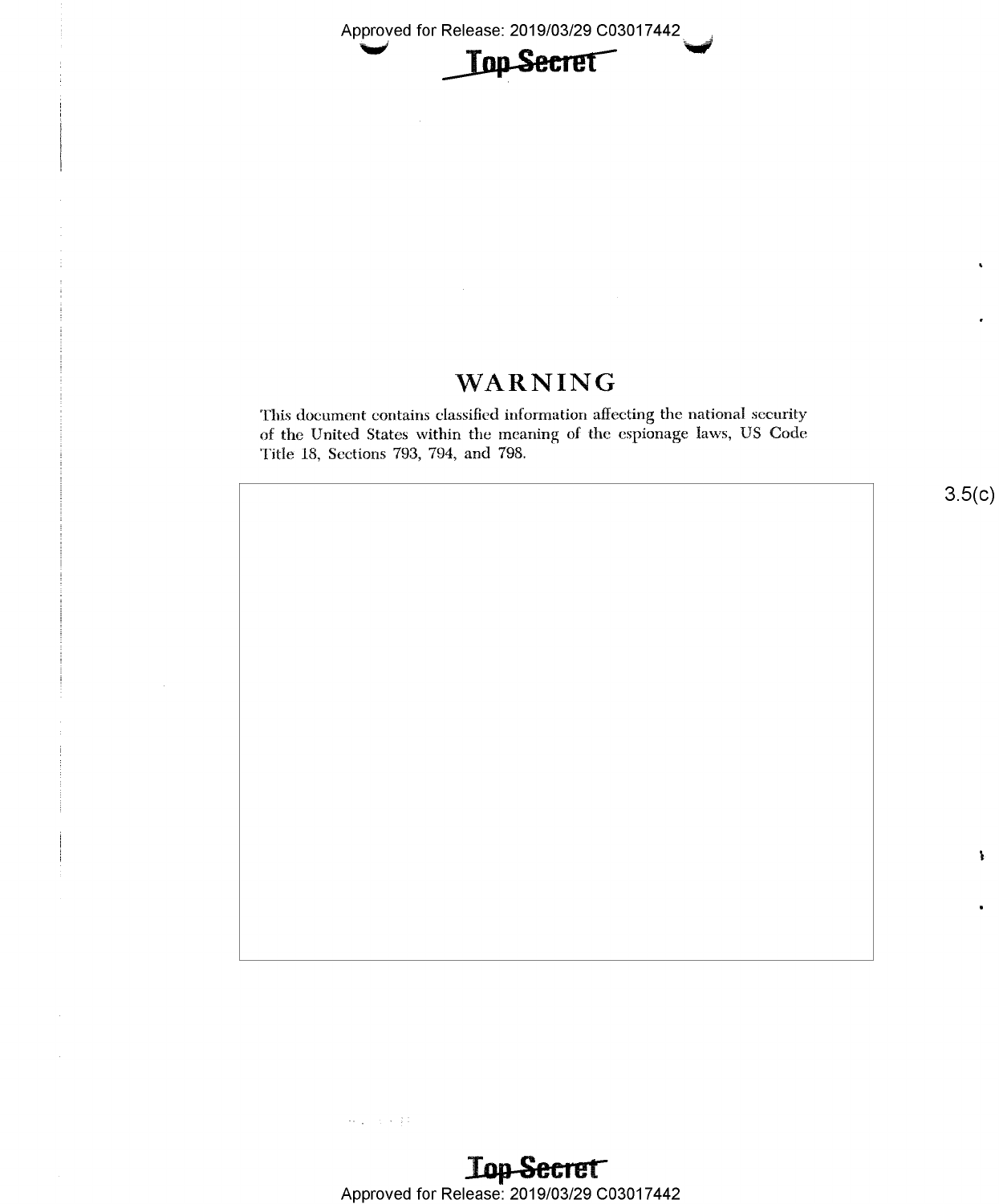Approved for Release: 2019/03/29 C03017442 3.5(c)

 $3.5(c)$ 

Information as of 1600<br>5 December 1967

 $3.5(c)$ 

#### HIGHLIGHTS

No significant large—scale engagements have been reported in South Vietnam, but there are signs the Communists plan to intensify their winter-spring campaign in III Corps and in the western Demilitarized Zone.

### I. The Military Situation in South Vietnam:

No significant fighting was reported on 5 December (Para. l). Communist forces continue to prepare for offensive activities in the northern half of  $3.3(h)(2)$ South Vietnam's III Corps (Paras. 2-6). North Vietnamese forces may plan attacks in the Khe Sanh area <u>of Quanq Tri Province (Paras. 7-10).</u>

 $3.3(h)(2)$ 

III. Military Developments in North Vietnam:

There is nothing of significance to report.

{ IV. Other Communist Military Developments:

There is nothing of significance to report.

V. Communist Political Developments: There is nothing of significance to report.

i

| <b>DESECRET</b>                            | 3.5(c) |
|--------------------------------------------|--------|
| Approved for Release: 2019/03/29 C03017442 |        |

 $3.5(c)$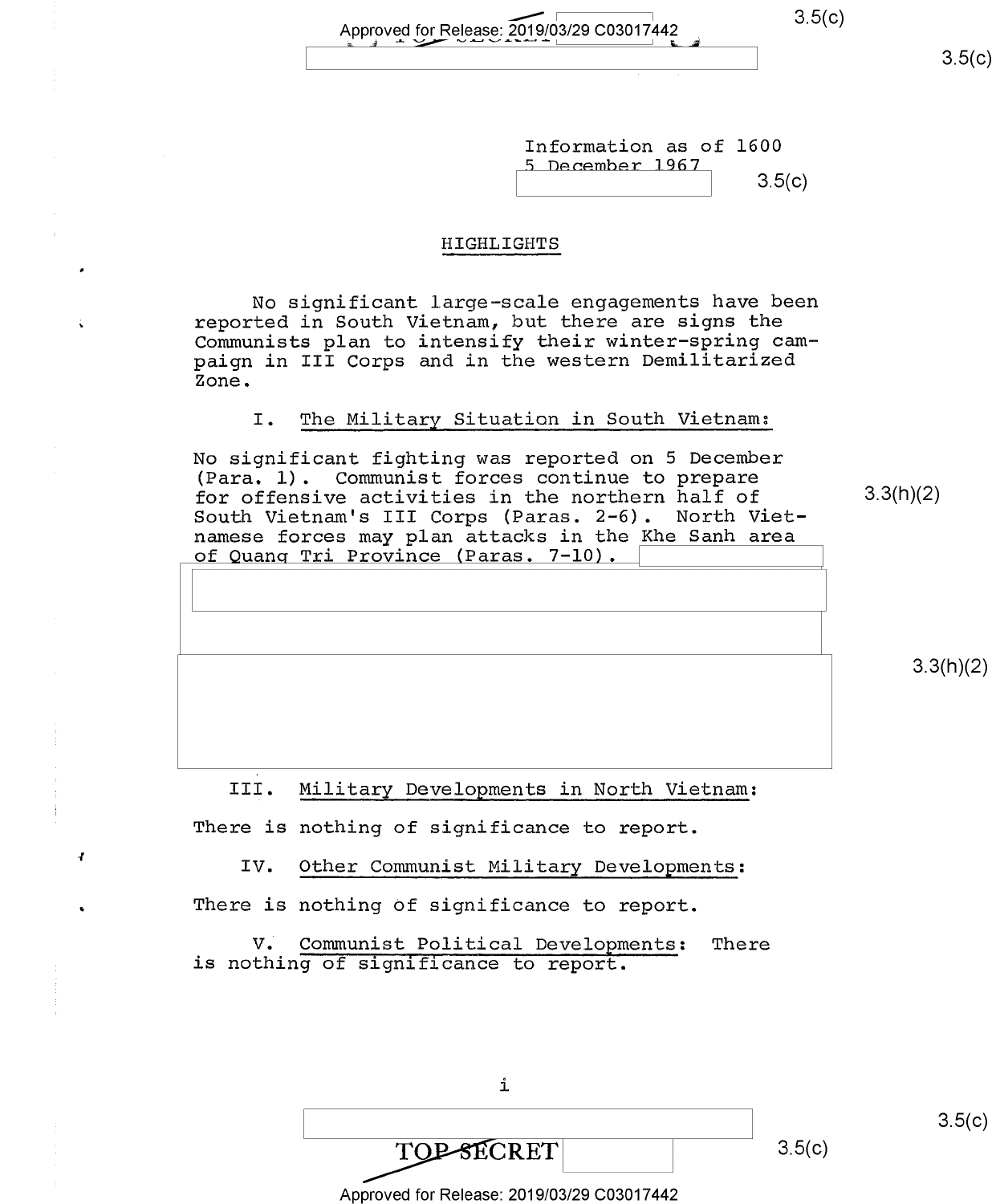Approved for Release: 2019/03/29 C03017442



Approved for Release: 2019/03/29 C03017442

 $3.5(c)$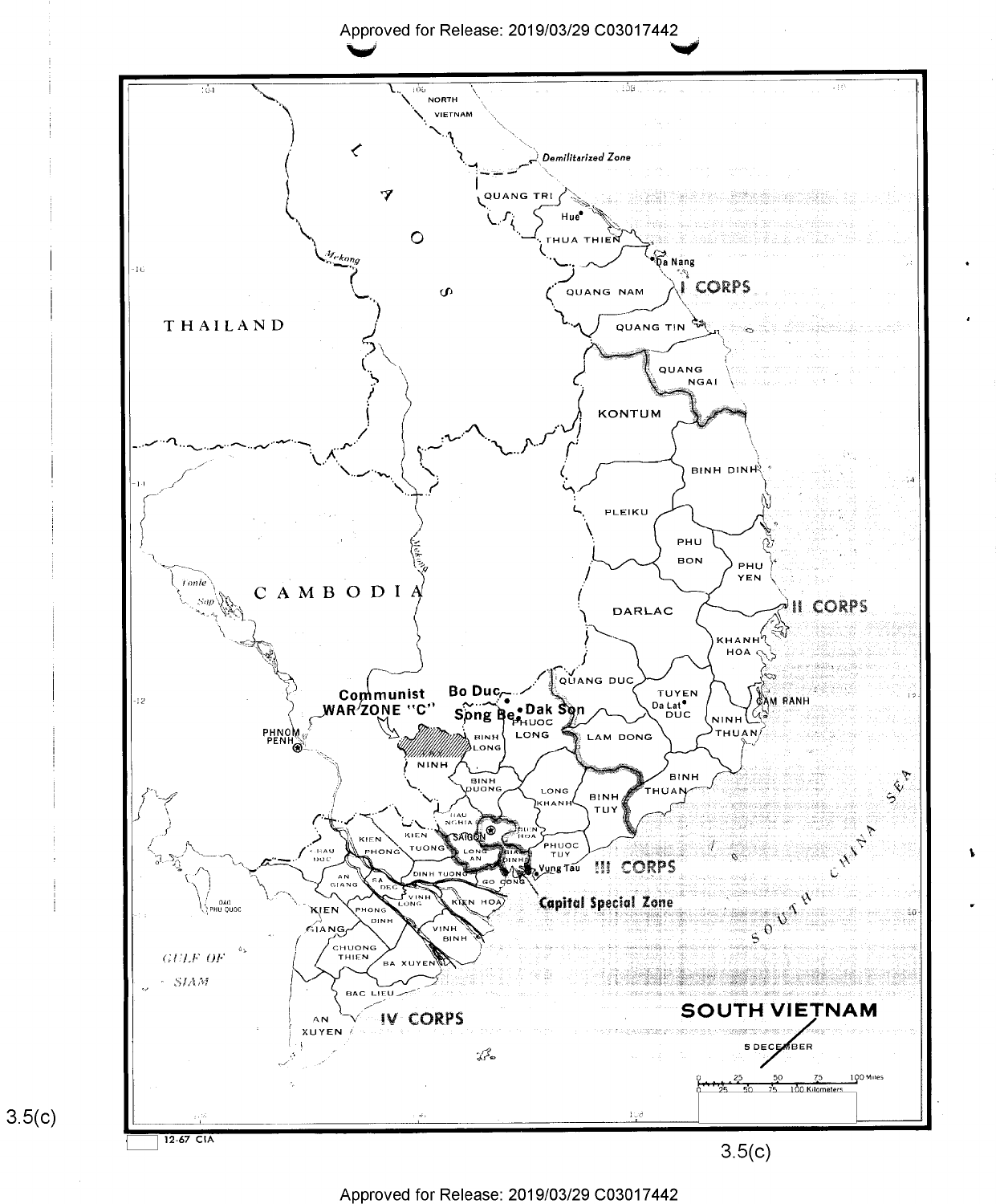#### Approved for Release: 2019/03/29 C03017442 3.5(c)  $\bigcup$ TOP-8ECRET

 $3.5(c)$ 

#### I. THE MILITARY SITUATION IN SOUTH VIETNAM

l. No significant large-scale engagements were reported on 5 December, but there are indications that the Communists plan to intensify their winterspring campaign on several fronts.

#### Enemy Activity in Northern III Corps

\_2. Enemy forces, including elements of three Communist divisions, continue to maneuver in northern III Corps. The 2nd and 3rd battalions of the 272nd Regiment and at least one battalion of the 271st Regiment--subordinate to the Viet Cong 9th Division--have recently been involved in a series of attacks northwest of Song Be. At the same time, other elements of the three battalions may be trying to set up another large-scale attack in northern Binh Long or Phuoc Long.

3. The recent enemy activity in this area has been concentrated just south of the Cambodian border and has involved several attacks on the Bo Duc district capital and a nearby Special Forces camp. On 4 December, the Communists directed five mortar barrages,l23 82-mm. rounds,at allied positions in the Bo Duc area.

4. Early on 5 December, an estimated battalionsize enemy force attacked the "New Life Hamlet" of Dak Son just to the northeast of Song Be. Allied casualties were five killed and l6 wounded. Damage to the montagnard village was heavy.

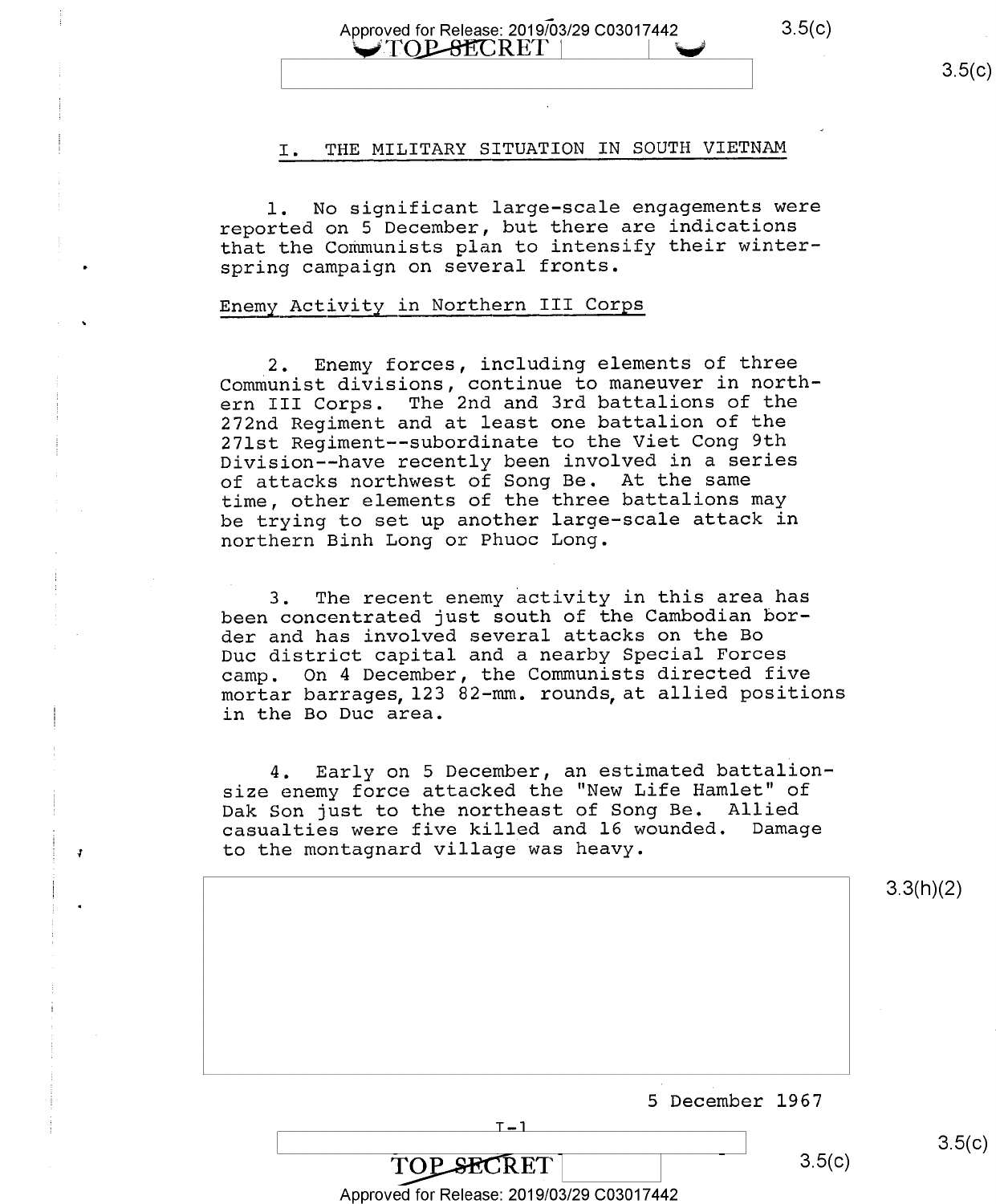

Approved for Release: 2019/03/29 C03017442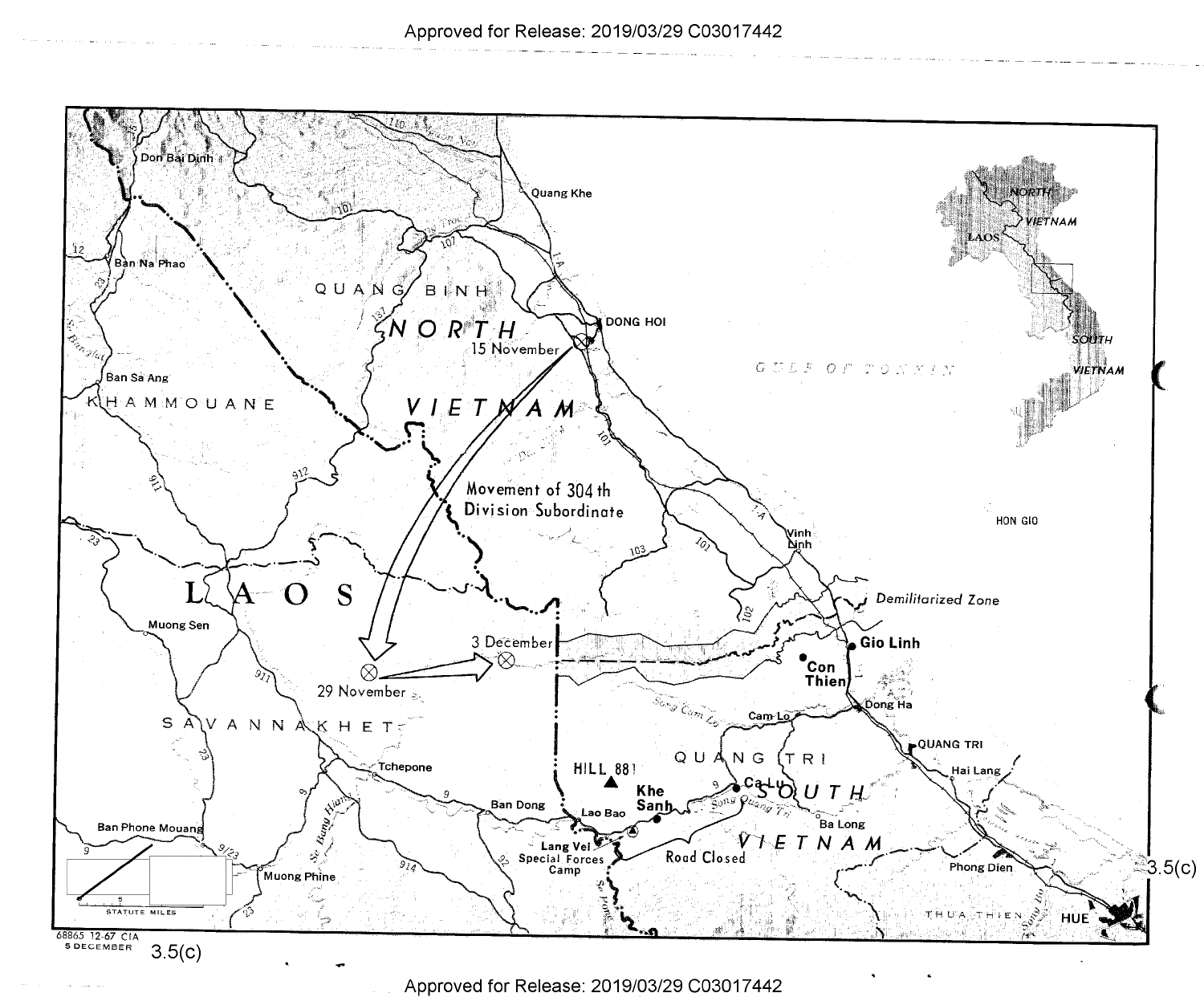### Approved for Release: 2019/03/29 C03017442 3.5(c) EV I \_l\_ \/1. y¢£l\.J.l\_\..l\_\_'lJ\_\ \ <sup>I</sup> <sup>5</sup>

 $3.5(c)$ 

3.3(h)(2)

Possible Threat to Khe Sanh

ééénni désa di kacamatan di kacamatan di kacamatan di kacamatan di kacamatan di kacamatan di kacamatan di kaca

7. Several recent developments suggest that<br>the North Vietnamese may be planning to move again Tri Province. [ into the Khe Sanh - Hill 881 area of western Quanq

3.3(h)(2)

8. On 29 November, the US Special Forces camp<br>just west of Khe Sanh at Lang Vei was hit by 10-15<br>rounds of heavy mortar or recoilless rifle fire. On<br>1 December, about 9 miles northwest of Khe Sanh near Hill 881, a US reconnaissance patrol came under heavy automatic-weapons fire from three different positions.

9. Other factors point to the western Quang<br>Tri area as an enemy target. Route 9--the only access<br>road into Khe Sanh and Lang Vei--is now closed to<br>vehicular traffic. The road is muddy and five bridges<br>are out. US military

**TOP SECRET** 

Approved for Release: 2019/03/29 C03017442

 $3.5(c)$ 

 $3.5(c)$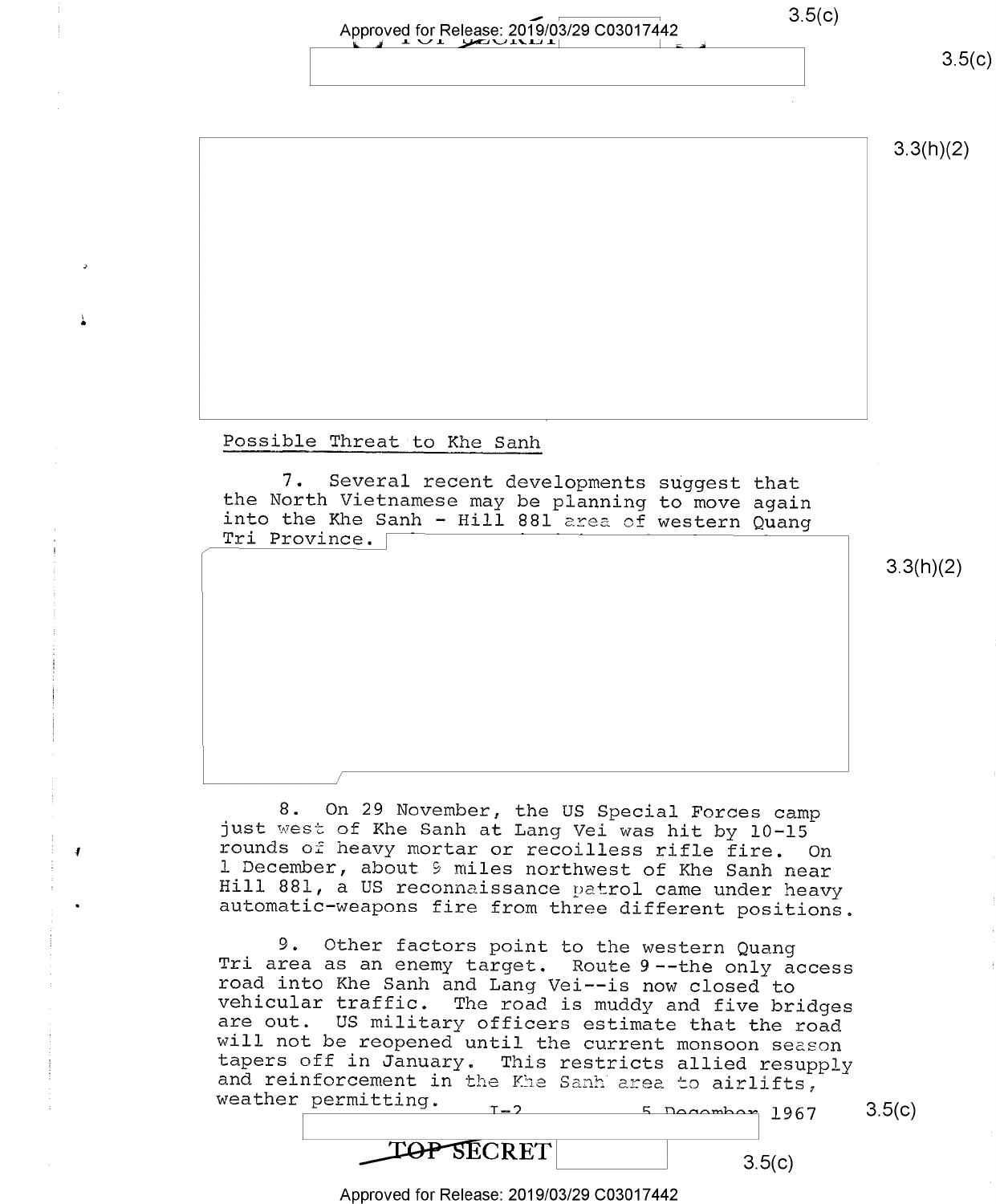Approved for Release: 2019/03/29 C03017442 3.5(c)

 $3.5(c)$ 

10. The last major fighting in western Quang<br>Tri occurred in late April and early May when US<br>troops forced newly infiltrated elements of the<br>North Vietnamese 325th Division off high ground--<br>hills 881 and 861--overlooking

3.3(h)(2)



Approved for Release: 2019/03/29 C03017442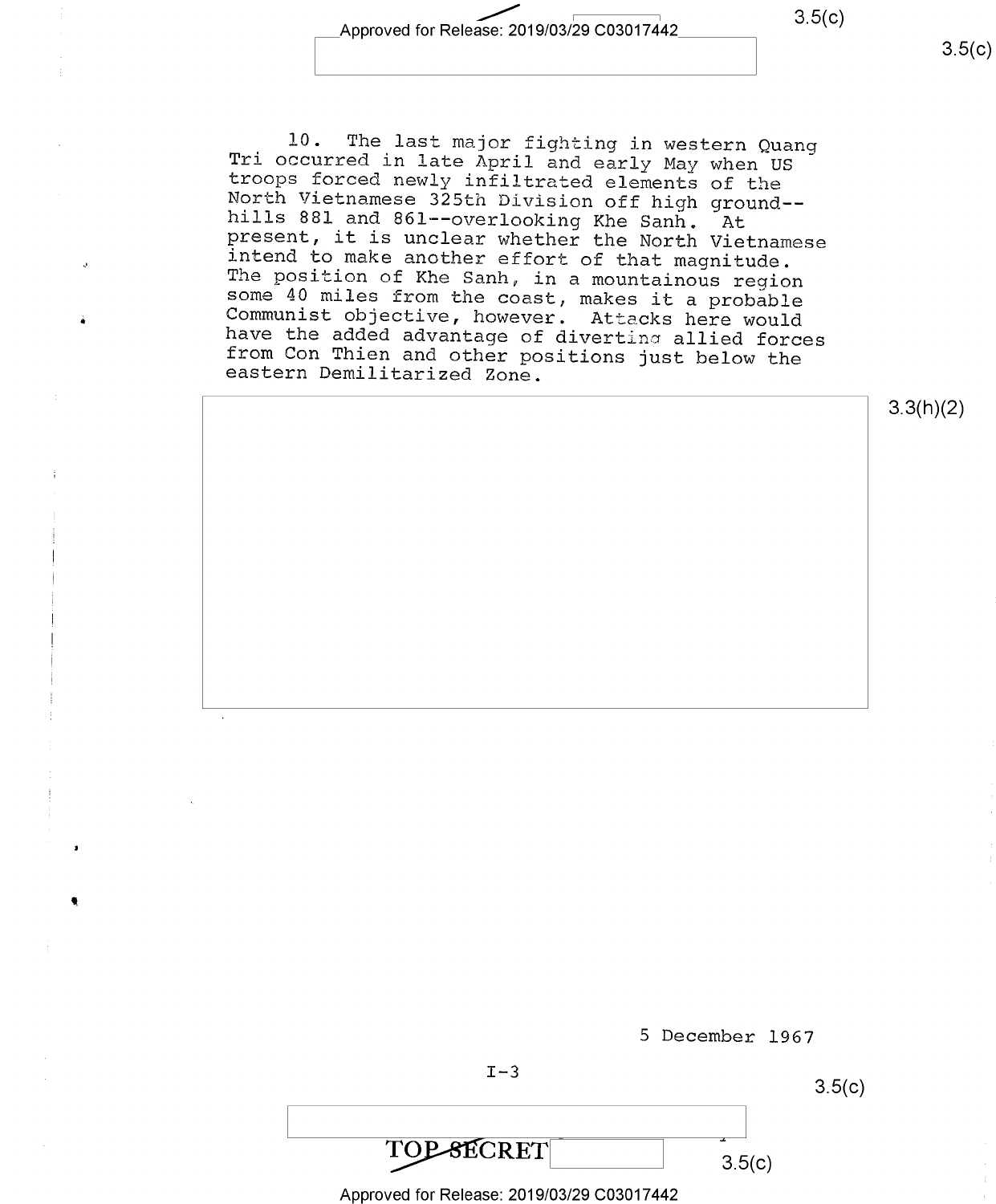| ıſ |  |
|----|--|
|    |  |

|                                            | 3.5(c) |
|--------------------------------------------|--------|
| Approved for Release: 2019/03/29 C03017442 |        |
|                                            |        |

 $3.5(c)$ 

POLITICAL DEVELOPMENTS IN SOUTH VIETNAM 3.3(h)(2)  $II.$ 



 $3.5(c)$  $3.5(c)$